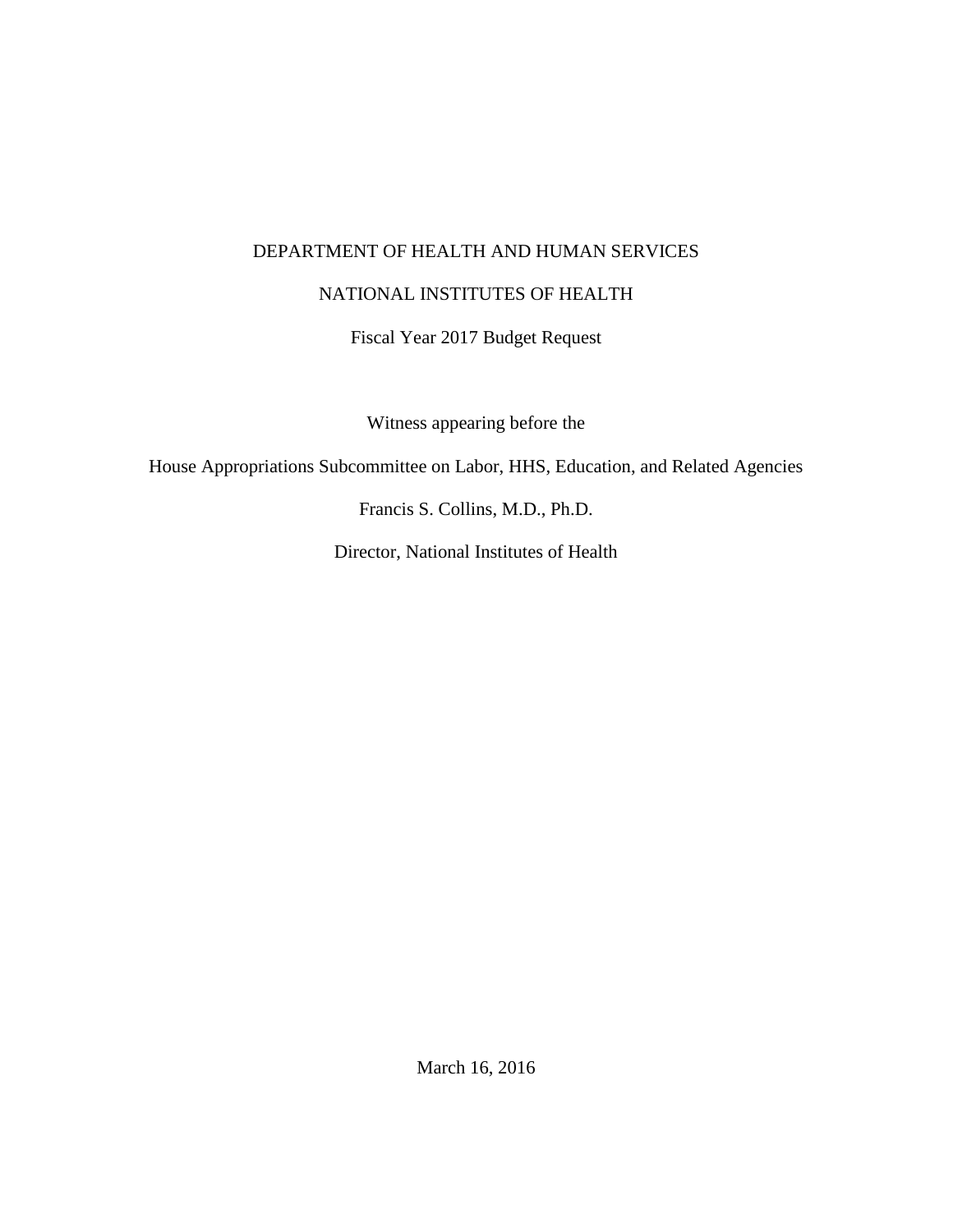Good morning, Chairman Cole, Ranking Member DeLauro, and distinguished Members of the Subcommittee. As you know, I am Francis S. Collins, M.D., Ph.D., and I am the Director of the National Institutes of Health (NIH). It is an honor to appear before you today to present the Administration's fiscal year (FY) 2017 budget request for the NIH, and provide an overview of our central role in enhancing the nation's health through scientific discovery.

Before I discuss our diverse investments in biomedical research and the exciting scientific opportunities on the horizon, I want to thank this Subcommittee for the recent \$2 billion boost in the FY 2016 Omnibus Appropriation bill. This investment comes at a time of unprecedented scientific opportunity and we are truly grateful for your leadership.

As the nation's premier biomedical research agency, NIH's mission is to seek fundamental knowledge about the nature and behavior of living systems, and to apply that knowledge to enhance human health, lengthen life, and reduce illness and disability. I can report to you today that NIH leadership, employees, and grantees continue to believe passionately in our mission.

As a federal research agency, we are acutely aware that in order to achieve our mission we must be effective and efficient stewards of the resources we have been given by the American public. In December 2015, we released the *NIH-Wide Strategic Plan, Fiscal Years 2016-2020: Turning Discovery into Health*, an overarching, strategic plan that reflects the rapid progress in bioscience. This plan ensures our agency remains well positioned to capitalize on new opportunities for scientific exploration and address new challenges for human health. Developed after hearing from hundreds of stakeholders and scientific advisers, and in collaboration with leadership and staff of NIH's Institutes, Centers, and Offices (ICOs), the plan is designed to

1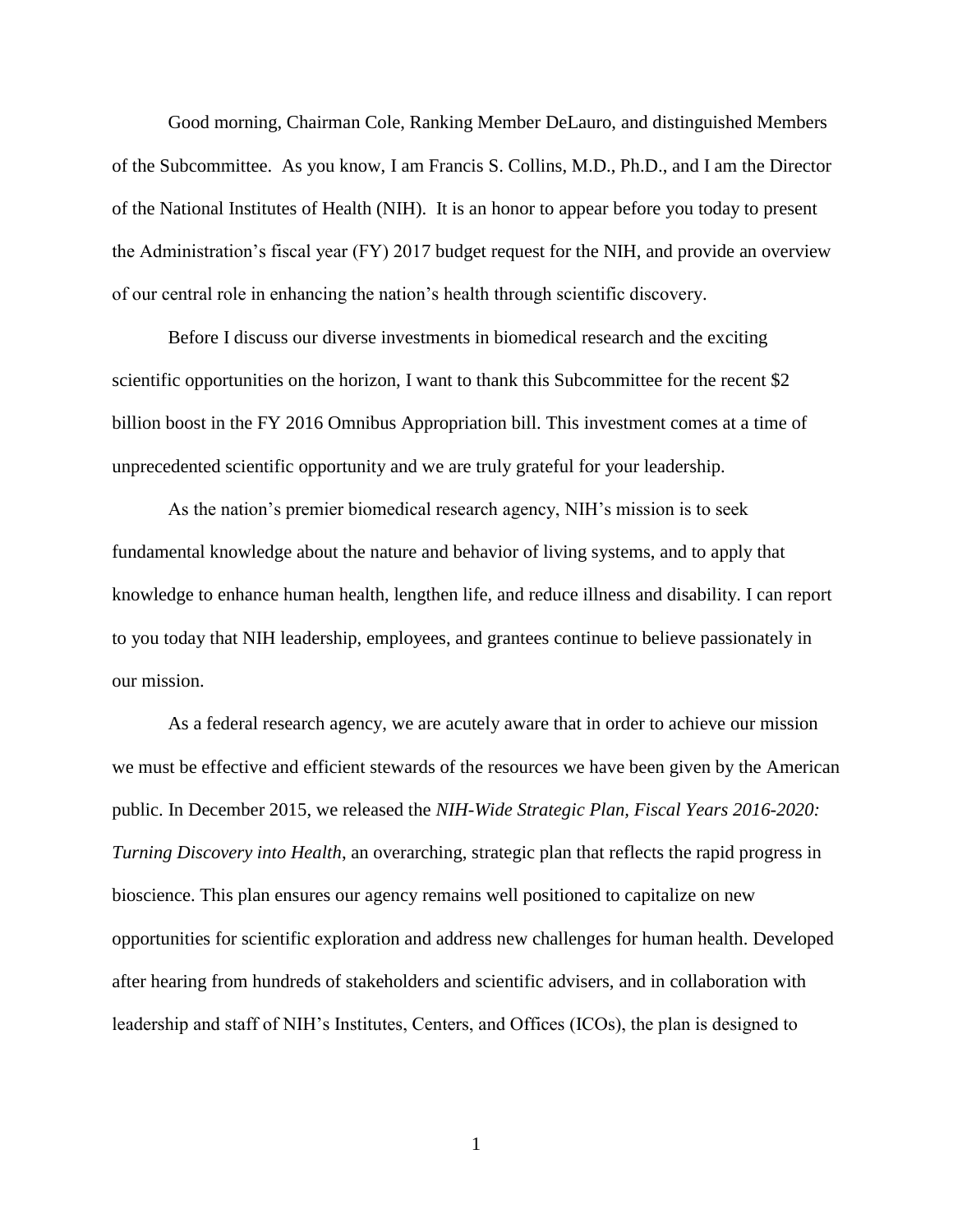complement the ICOs' individual strategic plans that are aligned with their specific congressionally mandated missions.

The plan focuses on four essential, interdependent objectives that will help guide NIH's priorities over the next five years as it pursues its mission and optimizes return on public investment. The objectives are to:

- 1) advance opportunities in biomedical research, from basic science to prevention and treatment;
- 2) use all available information to set NIH priorities nimbly and wisely;
- 3) enhance stewardship of the resources provided by the American people; and
- 4) excel as a federal science agency by managing for results.

Our strategic plan concludes with a bold vision of advances we will strive to deliver over the next five years including: enhanced survival of cancer patients from applications of precision medicine, critical steps toward universal flu and HIV vaccines, and crucial progress on the artificial pancreas that will lead to better management of diabetes. NIH will pursue these and many other forward-looking measures to enhance our role as a visionary steward of the resources entrusted to us by the American people. Such actions will ensure that the U.S. biomedical research enterprise remains on the pathway to a bright and sustainable future.

Today, I want to share with you a few of the many promising opportunities before us that will lead to that healthier future for all. First, of all, many recent breakthroughs stem from our nation's commitment to investing in basic science research. Basic science lays the foundation for advances in disease diagnosis, treatment, and prevention by providing the building blocks for clinical applications. Basic science is generally not supported in the private sector, and NIH's focus on understanding fundamental biological processes not only has led to no less than 145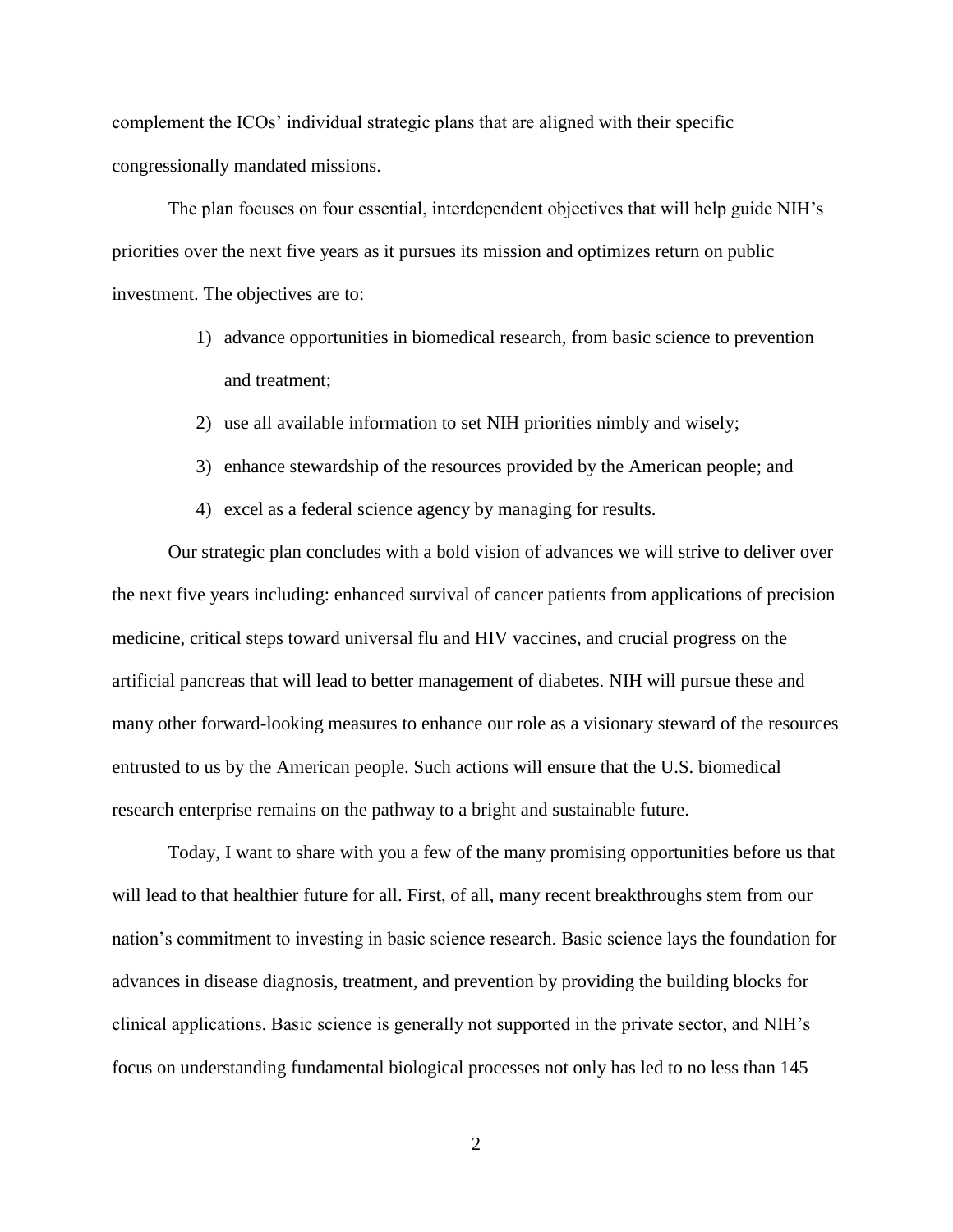Nobel Prizes to our grantees, but fosters innovation and ultimately leads to effective ways to treat complex medical conditions.

A compelling example of how we are trying to unravel life's mysteries through basic science is with the Brain Research through Advancing Innovative Neurotechnologies (BRAIN) Initiative, which continues to address basic neuroscience questions. We are grateful to this subcommittee for its support of this initiative since its launch in FY 2014, and we look forward to ramping this up further in FY 2017. This bold, multi-agency effort to revolutionize our understanding of the human brain will enable the development and use of innovative technologies to produce a clearer, more dynamic picture of how individual cells and neural circuits interact in both time and space. By measuring activity at the scale of neural networks in living organisms, we can begin to decode sensory experience and, potentially, even memory, emotion, and thought. Ultimately, the technologies developed under the BRAIN Initiative may help reveal the underlying pathology in a vast array of brain disorders and provide new therapeutic avenues to treat, cure, and prevent neurological and psychiatric conditions such as Alzheimer's disease, autism, schizophrenia, epilepsy, traumatic brain injury, and addiction.

Scientific advances are also accelerating progress toward a new era of personalized medicine. President Obama announced the Precision Medicine Initiative (PMI) in January 2015, and we are thrilled to have a lead role in this multi-agency effort. As a long-term goal of this Initiative, NIH is building a national research cohort of one million or more volunteers who will play an active role in how their genetic, environmental, and medical information is used for the prevention of illness and management of a wide array of chronic diseases. Capitalizing on the alignment of scientific opportunities created by advances in genomics, the widespread adoption of electronic health records, the recent revolution in mobile health technologies, and the

3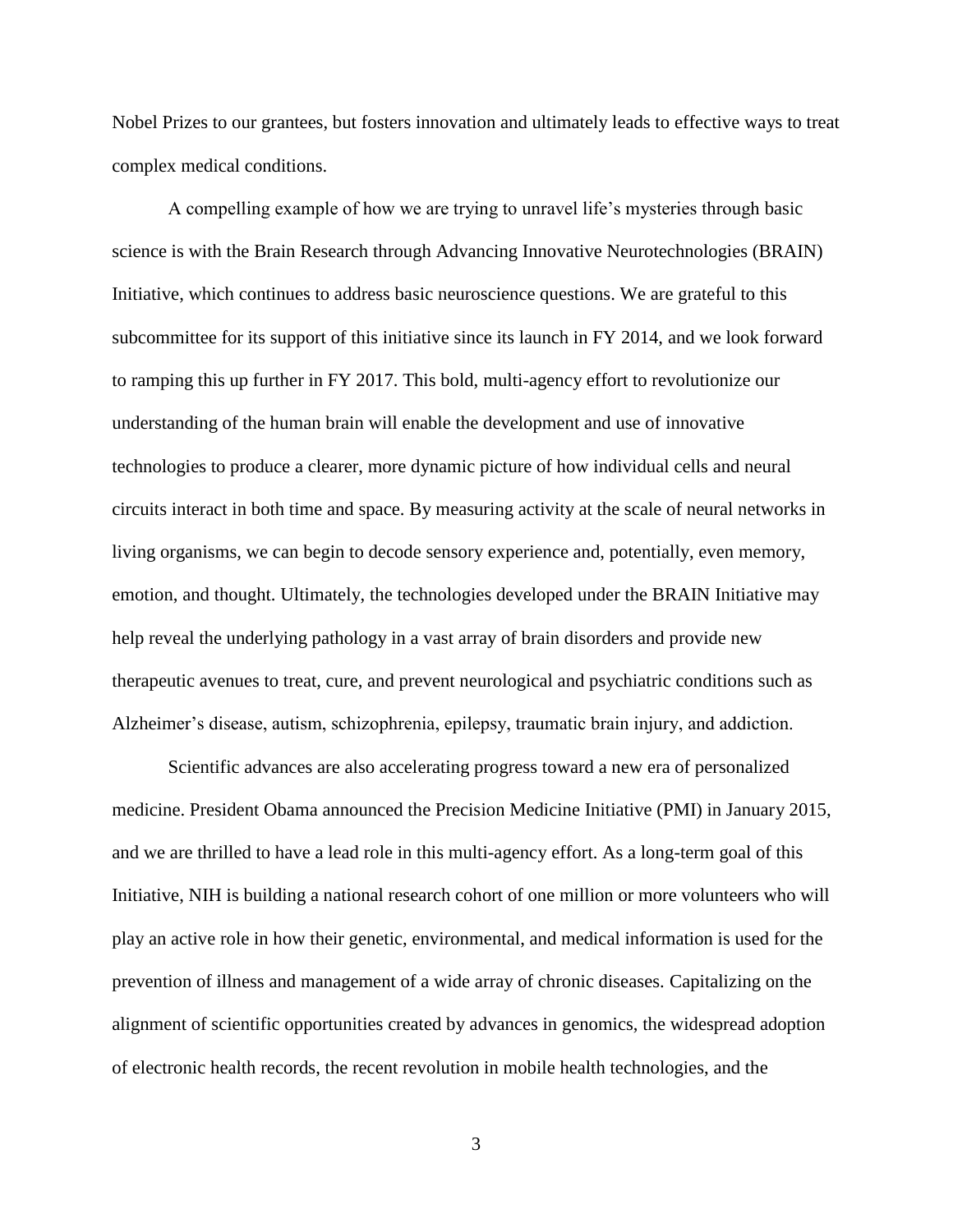emergence of computational tools for analyzing large biomedical data sets, precision medicine is poised to usher in a new era in how we treat and diagnose disease. Ramped up funding in FY 2017 will support several activities that are critical to the scope of the PMI Cohort Program, including enrolling and consenting participants, core phenotyping, expanded informatics, building a biorepository, and incorporating the use of wearable sensors.. A cohort of this size will capture data on a wide range of diseases and be large enough to detect genetic and environmental effects that are difficult to discern from research on smaller groups. Scientists will be able to use data from this cohort to identify trends and understand health and disease on a much larger scale, and that will lead to new ideas for diagnostic tests, treatments, and prevention strategies.

A final area of exceptional scientific opportunity I want to highlight today involves one of our nation's most feared killers: cancer. During his 2016 State of the Union Address, President Obama announced the establishment of the National Cancer Moonshot—a bold initiative to tackle this often life-threatening disease. Too many American families know all too well the devastation cancer can bring. More than 1.6 million new cases of cancer will be diagnosed and cancer will kill an estimated 600,000 Americans in 2016. With passionate and principled leadership from Vice President Biden, and in partnership with the Food and Drug Administration (FDA) and other Federal agencies, NIH's National Cancer Institute (NCI) is launching a bold and promising cancer research initiative to accelerate research to prevent, diagnose, and treat cancer. In FY 2017, \$755 million in mandatory funds for new cancer-related activities are proposed at the Department of Health and Human Services (HHS). Within NIH, investments of \$680 million will support cutting-edge opportunities, such as prevention and cancer vaccine development, early cancer detection, cancer immunotherapy, genomic analysis of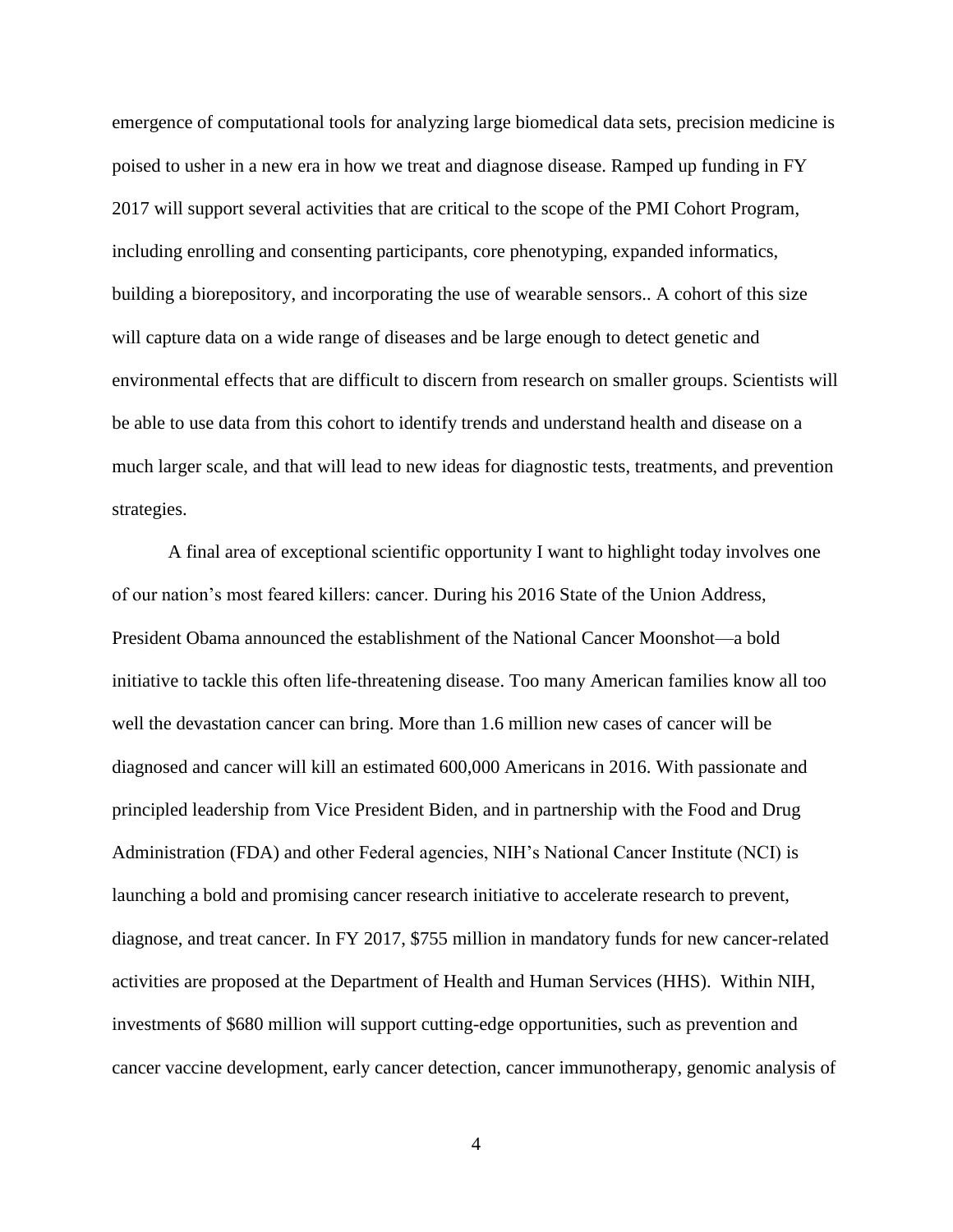tumor cells, enhanced data sharing, and new approaches to pediatric cancer. Our sister agency, the FDA, proposes a new Oncology Center of Excellence to speed progress in approval of new diagnostics and therapeutics that will be safe and effective. We are at an inflection point in cancer research, and the science is ready for the concerted new effort this initiative will bring.

While all of these exciting research efforts and scientific opportunities are leading to a much deeper understanding of health and human disease, much more work needs to be done.

To this end, the President's FY 2017 budget request for the NIH is \$33.136 billion, \$825 million or 2.5 percent above the enacted FY 2016 level. This budget request reflects the President's and the Secretary's commitment to improving the health of the nation and to maintaining our nation's leadership in the life sciences. The request highlights investments in innovative research that will advance fundamental knowledge, and speed the development of new therapies, diagnostics, and preventive measures to improve public health, including an additional \$100 million to ramp up the PMI Cohort Program to a total of \$230 million, an increase of \$45 million for the BRAIN Initiative, bringing the total to \$195 million, and \$680 million for the National Cancer Moonshot.

The FY 2017 budget request will enhance NIH's ability to support cutting-edge research and training of the scientific workforce. Within this budget, we will increase Research Project Grants (RPGs), NIH's funding mechanism for investigator-initiated research. NIH expects to support 36,440 total RPGs in FY 2017, an increase of 600 above the FY 2016 estimate. The budget request allocates resources to areas of the most extraordinary promise for biomedical research, while maintaining the flexibility to pursue unplanned scientific opportunities and address unforeseen public health needs.

5